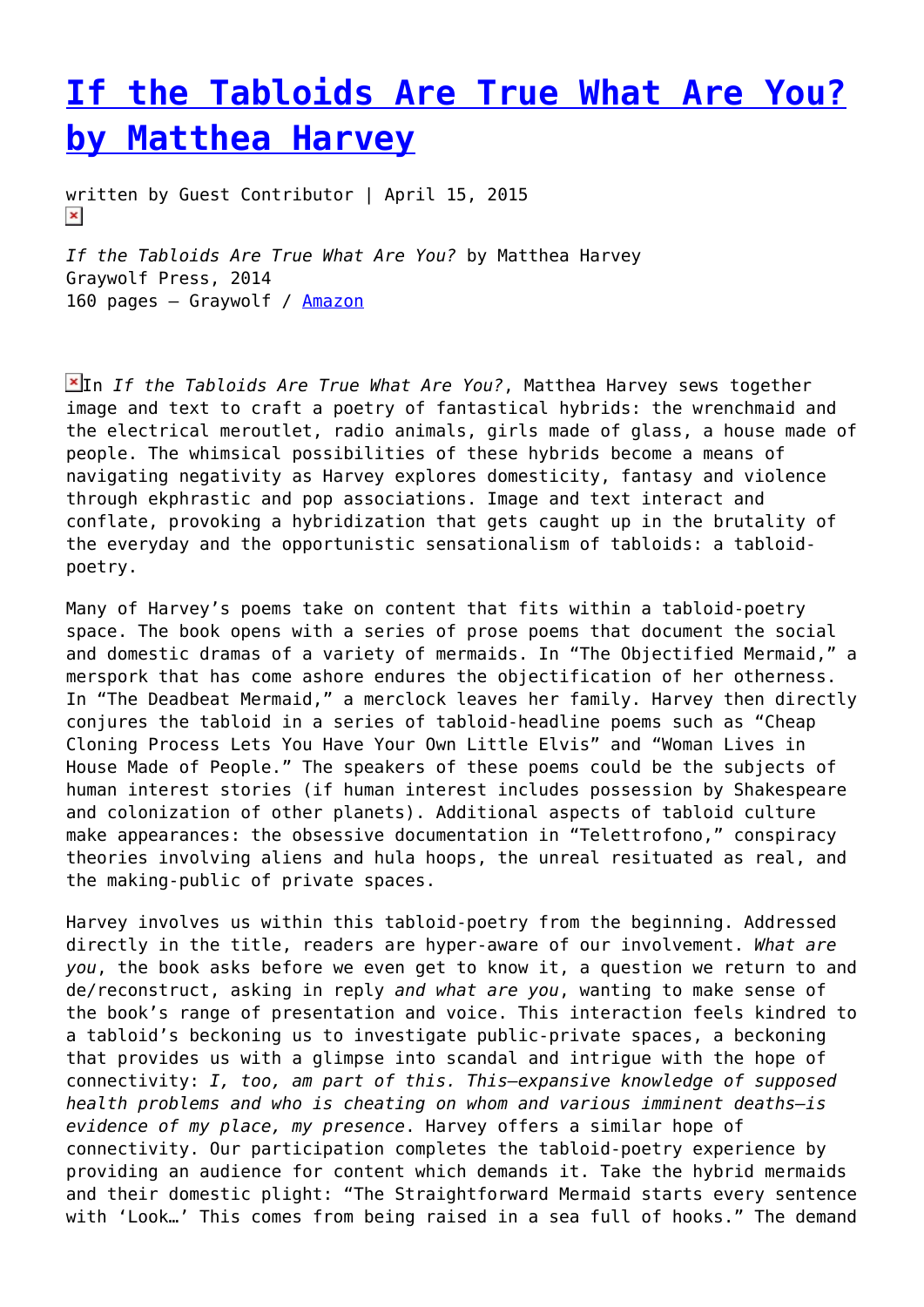for attention returns again and again in *Tabloids*, and readers provide this attention through fascination with the simultaneity of humor and chaos, silliness and looming violences. The tabloid-poetry says look, and we look.

 $\pmb{\times}$ 

But what are we looking at, and why are we looking? Or, put another way: why hybrid mermaids? Why tabloid? The immediate answer is the easy one: Harvey uses tabloid-poetry for comedic effect. A merspork is *funny*. But she also uses it to investigate the whimsy of fantasy and pop culture as means of navigating negativity. The tensions between whimsy and negativity make themselves visible in the relations between fantasy and reality. The mermaid prose poems, for example, with expected associations of freedom and possibility, document hardship and longing. In "Woman Lives in House Made of People," the potentially-wondrous fantasy of the situation illuminates a woman's loneliness:

> They were lonely. I was alone. Out of those two sentences,

I made myself a home. My house sighs, has a hundred heartbeats, dimpled

cupboards and a pink mouth for a mailbox. There's always a tangle of legs in my bed.

In "Stay," the only segment in *Tabloids* that breaks the 1:1 image-text ratio, the boundaries between the realistic and the fantastic degrade. Domestic images (like dining room chairs and people wearing upper middle class clothing) are suspended in small cubes of ice, made immobile in their capture. Harvey renders the everyday as fantastic, magic, beautiful, but she simultaneously renders the fantastic as frozen, immobile, entombed.

 $\pmb{\times}$ 

Following "Stay" are poems of tragedy and entombment: documentations of mass flooding, the weaponization of otherness, and post-apocalyptic modes of understanding. These are then wrapped in packages of cuteness, both undercut and reinforced by images of tiny, precious objects.

A tabloid-poetry reveals its underpinnings in its degradation just as a tabloid shows its hand when it plays its hand a little too well, when sensationalism becomes the point rather than the mode. Harvey gives us a glimpse of this in "Stay" where the violence of domesticity and civility are the point of rather than the mode of the poetry. Harvey draws us back into the tabloid-poetry interplay of fantasy and reality, but with a heightened awareness of the violence underlying it all. When we arrive at "Telettrofono," the final section in the book, we encounter rewritten histories of an inventor and his wife that mingle with Harvey's mermaids. Here at the end, Harvey returns to the possibility of fantasy with her rewritings of the Meuccis, with the poems in this section divided into various fanciful modes of the telettrofono (one of Antonio Meucci's inventions) including "Preset Verifiable Fact Mode," "Preset Mermaid Monologue Mode," and